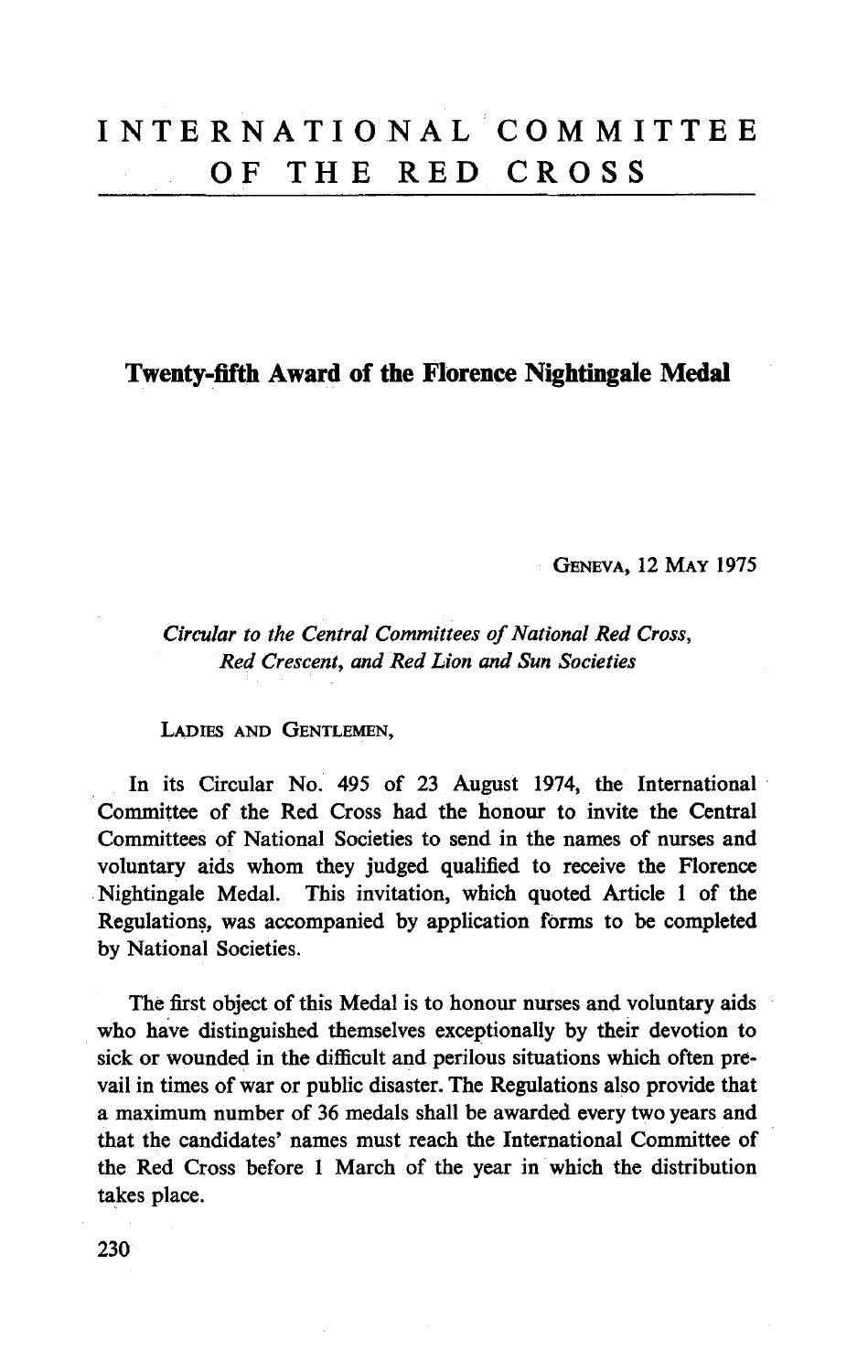In accordance with these Regulations, the International Committee, after a careful study of the 50 files submitted by 23 National Societies, has the pleasure of announcing that for the twenty-fifth distribution the Medal has been awarded to the following nurses and voluntary aids:<sup>1</sup>

#### CANADA

1. *Miss Jeannette Ouellet,* Voluntary Aid. Hostess for blood clinics.

#### **CZECHOSLOVAKIA**

- 2. Madame Karla Petrovičová, Infirmière diplômée. Infirmière au centre medical a Bratislava.
- 3. *Madame Anna BeneSovd,* Auxiliaire volontaire.

#### FRANCE

- 4. *Madame Anne Marie Beauchais,* Infirmiere diplomee. Presidente de la Croix-Rouge francaise du Val-d'Oise. Administratrice de la Croix-Rouge francaise.
- 5. *Mademoiselle Christiane Sery,* Infirmiere dipldmee d'Etat. Infirmiere du Travail.

GERMAN Democratic Republic

6. *Saw Use Giese,* Infirmiere auxiliaire et aide volontaire. Infirmiere de dispensaire d'usine a Freital.

GERMANY, Federal Republic of

7. *Schwester Isa Grafin von der Goltz,* Diplomierte Schwester. Vizeprasidentin im DRK-Landesverband Hamburg.

<sup>&</sup>lt;sup>1</sup> Since the designation, qualifications and duties of nursing personnel do not always have an exact equivalent in the various languages, it seemed to be preferable to leave them as indicated by each Society.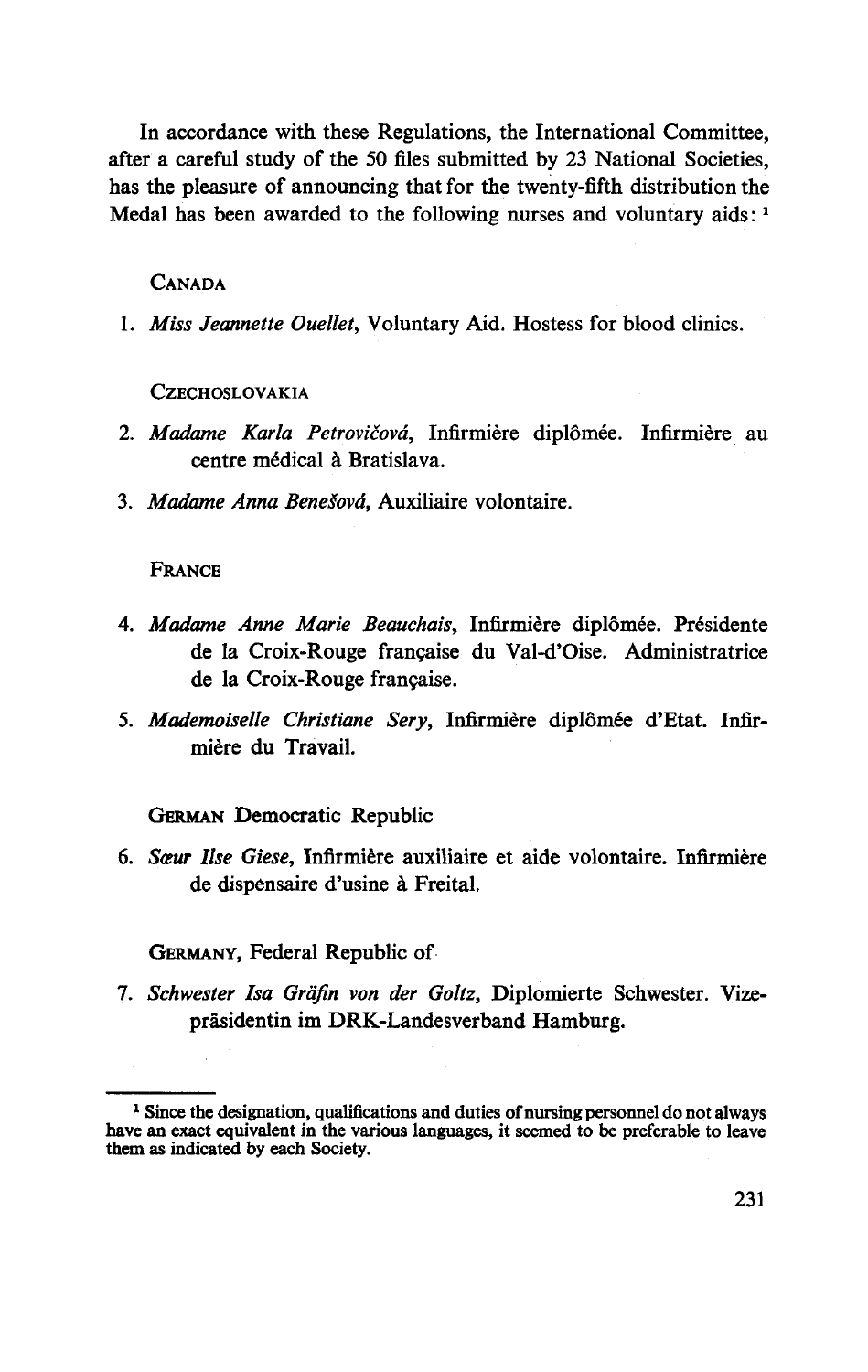**GREECE** 

8. *Madame Catherine Megapanou,* Auxiliaire volontaire. Inspectrice du Corps des Infirmieres.

### HINGARY

- 9. *Madame Roza Almdssy,* Auxiliaire volontaire de la Croix-Rouge hongroise.
- 10. *Mademoiselle Zsofia Maroskozi,* Infirmiere diplomee.

### INDONESIA

11. *Mrs. Marianne Tuapattinaya-Lohonauman,* Graduate Nurse. Graduate Midwife. Former teamleader for medical assistance and relief distribution.

### JAPAN

- 12. *Miss Fumiko Hosokawa,* Graduate Nurse. Head Nurse, the Kobayashi Hospital, Ishinomaki City, Miyagi Prefecture.
- 13. *Miss Matsuko Takase,* Graduate Nurse. Director, Nursing Department, Japanese Red Cross Okinawa Hospital.
- 14. *Miss Toyo Oka,* Graduate Nurse. Director, Nursing Department of the Japanese Red Cross Osaka Hospital.

# **JORDAN**

15. *Mrs. Margret Kattan,* Voluntary Aid. Vice-President of the Central Executive Committee of the Jordan National Red Crescent Society and Vice-President of the Women's Branch of the Society.

# KOREA, Republic of

16. *Mrs. Sung Soon Yew,* Graduate Nurse. Midwife. Superintendent of Ethele Underwood Girls' Home, Seoul.

232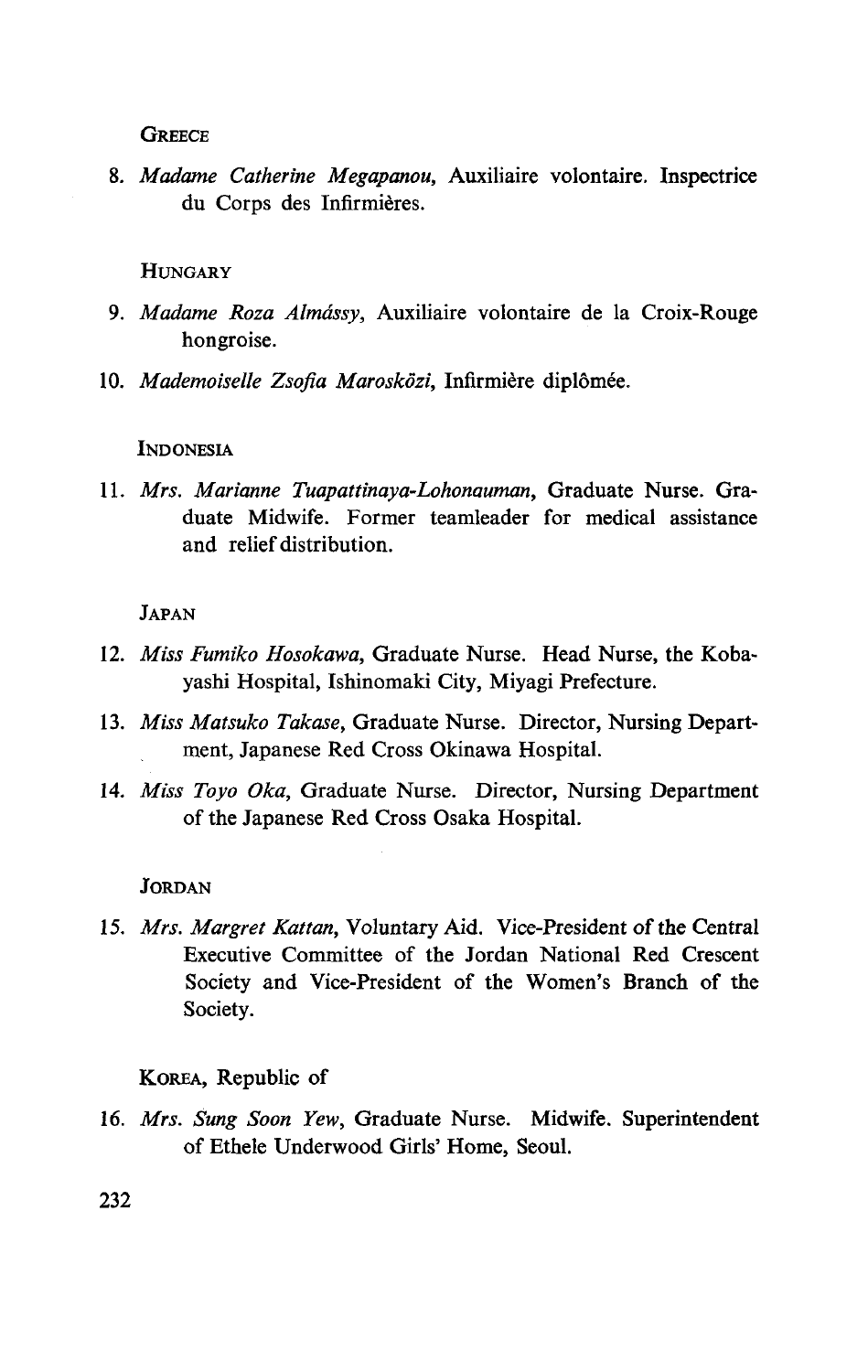- 17. *Mrs. Bok Eum Kim,* Graduate Nurse. Midwife. Former standing member in charge of General Affairs of the Korean Nurses Association.
- 18. *Miss Catherina M. Mackenzie,* Graduate Nurse. Nursing director of II Sin Women's Hospital, Pusan, Korea.

MONGOLIAN PEOPLE'S REPUBLIC

19. Madam Tourin Badamlynkhur, Professional Nurse of 3d Clinic Hospital of Ulan-Bator.

NEW ZEALAND

20. *Sister Ngaire Kirkpatrick Simpson,* Graduate Nurse. Nursing Supervisor. Tauranga Hospital Board, Tauranga.

## PAKISTAN

21. *Matron Mumtaz Salma Lodhi,* Graduate Nurse. Matron CMH Sialkot.

#### **PHILIPPINES**

22. *Miss Irene F. Francia,* Graduate Nurse. Principal, Nueva Ecija Doctors' Hospital School of Nursing.

#### POLAND

- 23. *Mademoiselle Maria Aleksandrowicz,* Infirmiere diplomee. Ancienne infirmiere en chef de l'Hopital municipal N° 2 a Poznan.
- 24. *Mademoiselle Irena Weiman,* Infirmiere diplomee. Infirmiere en chef au centre médical de Koronowo.
- 25. *Mademoiselle Krystyna Stankowska,* Infirmiere diplomee. Infirmiere en chef, Hôpital clinique Nº 5 à Poznan.
- 26. *Mademoiselle Julia Nenko,* Infirmiere diplomee. Infirmiere au centre medical de district a Cracovie.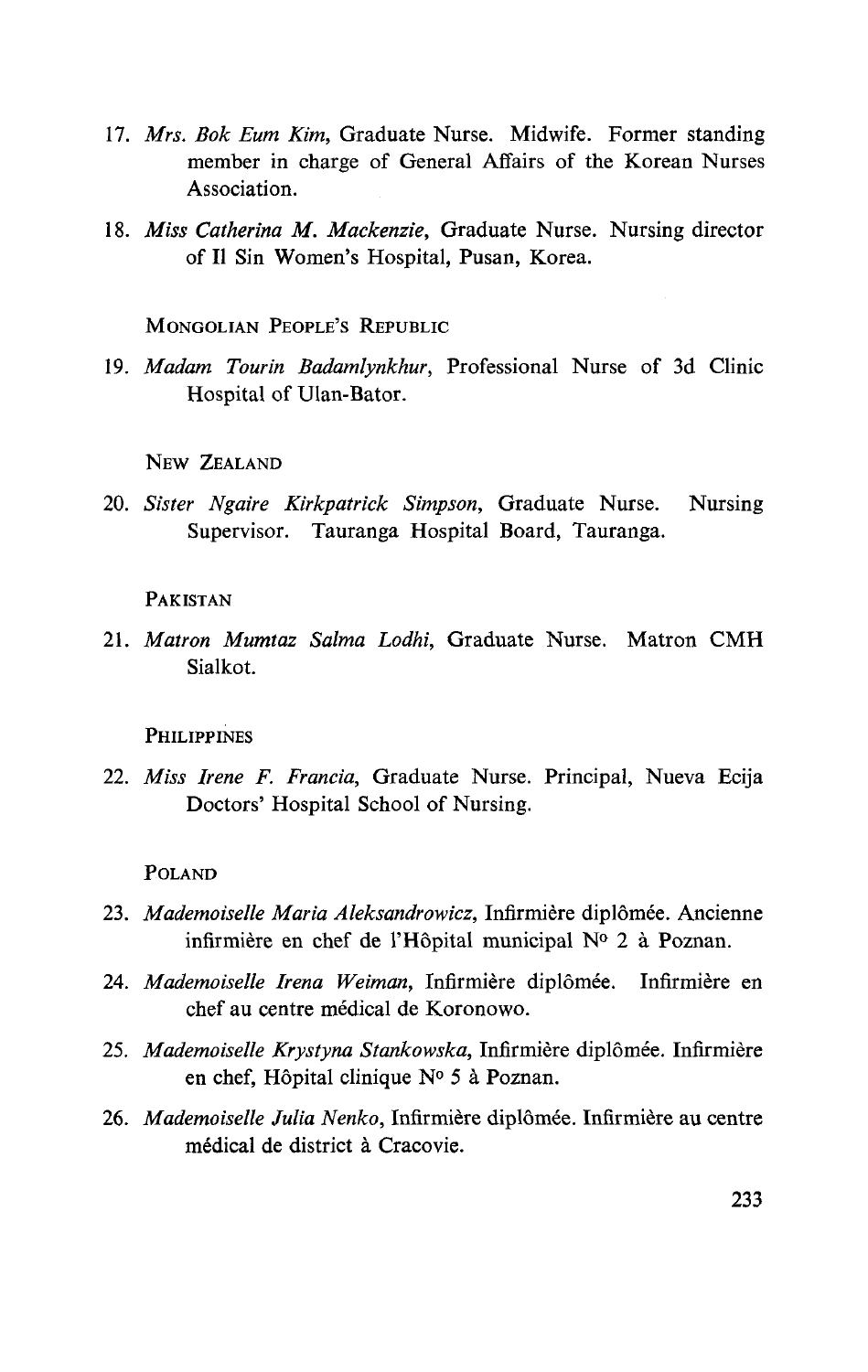UNITED KINGDOM

27. *Miss Remone Susan Quinn, M.B.E., S.R.N., R.S.C.N.,* State Registered Nurse. Matron, British Red Cross Society's Home for Sick Children, Kyrenia, Cyprus.

#### USSR

- 28. *Madame Vera Ivanovna Ivanovo,* Infirmiere diplomee.
- 29. *Madame Ludmila Antonovna Rodionova,* Infirmiere diplomee.
- 30. *Madame Nadeja Andreevna Boyko,* Infirmiere diplomee. Ancienne presidente d'une organisation de base de la Societe de la Croix-Rouge.
- 31. *Madame Sophia Vassilievna Goloukhova,* Infirmiere diplomee. Ancienne infirmière supérieure de l'hôpital rural de Liubovine, district de Gomel.
- 32. *Madame Razia Chakenovna Iskakova,* Infirmiere diplomee. Infirmiere supérieure de la polyclinique N° 2 de l'hôpital du district de Tchimkent.
- 33. Madame Evdokia Pavlovna Vartzaba, Infirmière diplômée. Ancienne presidente d'une organisation de base de la Croix-Rouge.
- 34. *Madame Ekaterina Efimovna Sirenko,* Infirmiere diplomee. Infirmière du Service des enfants de la maternité de la ville de Baranovitche, district de Brest.

The medals and diplomas, accompanied in each case by a photogravure reproduction of the portrait of Florence Nightingale, will be sent as quickly as possible to the Central Committees. The International Committee of the Red Cross would like to receive acknowledgment of their receipt in due course.